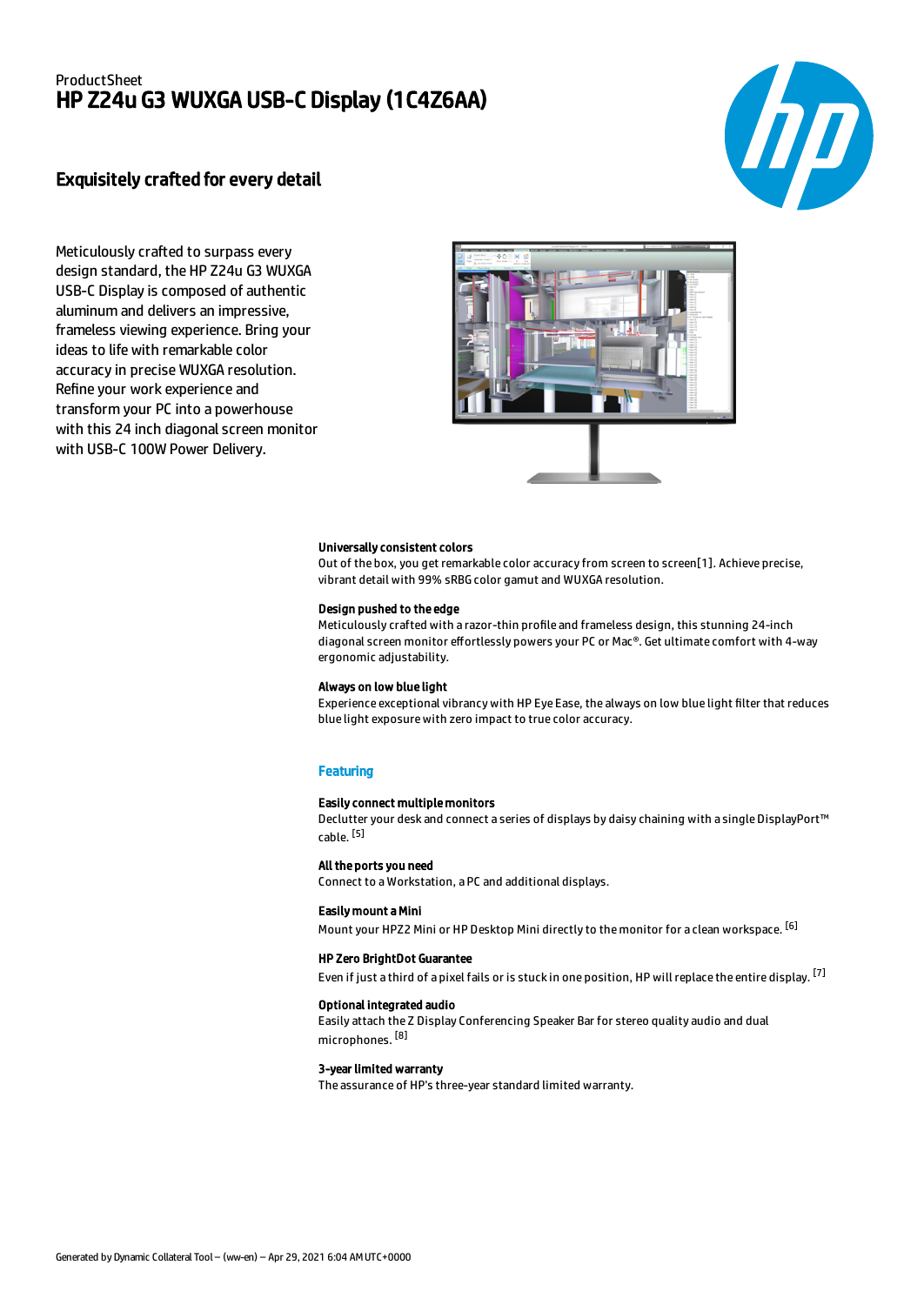# Specifications

| Display size (diagonal)                                                      | 24"                                                                                                                                                                                                                                                                                                                                                                                                 |
|------------------------------------------------------------------------------|-----------------------------------------------------------------------------------------------------------------------------------------------------------------------------------------------------------------------------------------------------------------------------------------------------------------------------------------------------------------------------------------------------|
| Panel technology                                                             | IPS                                                                                                                                                                                                                                                                                                                                                                                                 |
| Display size (diagonal)                                                      | 61 cm (24")                                                                                                                                                                                                                                                                                                                                                                                         |
| Aspect ratio                                                                 | $16:10^{[1]}$                                                                                                                                                                                                                                                                                                                                                                                       |
| <b>Native resolution</b>                                                     | WUXGA (1920 x 1200) <sup>[1]</sup>                                                                                                                                                                                                                                                                                                                                                                  |
| <b>Resolutions supported</b>                                                 | 640 x 480; 800 x 600; 1024 x 768; 1280 x 800; 1280 x 1024; 1440 x 900; 1600 x 900; 1600 x 1200; 1680 x 1050;<br>1920 x 1080; 1920 x 1200                                                                                                                                                                                                                                                            |
| <b>Pixel pitch</b>                                                           | $0.270$ mm                                                                                                                                                                                                                                                                                                                                                                                          |
| <b>Brightness</b>                                                            | 350 nits[1]                                                                                                                                                                                                                                                                                                                                                                                         |
| Contrast ratio                                                               | $1000:1^{[1]}$                                                                                                                                                                                                                                                                                                                                                                                      |
| <b>Response time (typical)</b>                                               | 5ms GtG (with overdrive)[1]                                                                                                                                                                                                                                                                                                                                                                         |
| Minimum dimensions ( $W \times D \times H$ )                                 | 53.17 x 3.85 x 34.29 cm<br>(Without stand.)                                                                                                                                                                                                                                                                                                                                                         |
| Minimum dimensions ( $W \times D \times H$ )                                 | 20.93 x 1.52 x 13.5 in<br>(Without stand.)                                                                                                                                                                                                                                                                                                                                                          |
| <b>Dimensions With Stand (W x D x H)</b> $53.17 \times 19.5 \times 52.14$ cm |                                                                                                                                                                                                                                                                                                                                                                                                     |
| Weight                                                                       | 5.3 kg<br>(With stand.)                                                                                                                                                                                                                                                                                                                                                                             |
| Weight                                                                       | 11.69 lb<br>(With stand.)                                                                                                                                                                                                                                                                                                                                                                           |
| <b>Display features</b>                                                      | Language selection; On-screen controls; Anti-glare; Height Adjust/Tilt/Swivel/Pivot                                                                                                                                                                                                                                                                                                                 |
| <b>Display Input Type</b>                                                    | 1 HDMI 2.0; 1 USB Type-C™ (Alternative mode DisplayPort™ 1.4, Power Delivery up to 100W); 4 USB-A 3.2 Gen 1; 1<br>DisplayPort <sup>™</sup> 1.4-in; 1 DisplayPort™ 1.4-out                                                                                                                                                                                                                           |
| Onscreen controls                                                            | Exit; Information; Management; Power control; Input control; Menu control; Brightness+; Image; Color                                                                                                                                                                                                                                                                                                |
| <b>Display scan frequency</b><br>(horizontal)                                | 30-80 KHz                                                                                                                                                                                                                                                                                                                                                                                           |
| Display scan frequency (vertical)                                            | 50-60 Hz                                                                                                                                                                                                                                                                                                                                                                                            |
| Webcam                                                                       | No integrated camera                                                                                                                                                                                                                                                                                                                                                                                |
| Power                                                                        | 100 - 240 VAC 50/60 Hz                                                                                                                                                                                                                                                                                                                                                                              |
| <b>Power consumption</b>                                                     | 160 W (maximum), 32 W (typical), 0.5 W (standby)                                                                                                                                                                                                                                                                                                                                                    |
| Operating temperature range                                                  | 5 to 35°C                                                                                                                                                                                                                                                                                                                                                                                           |
| <b>Operating humidity range</b>                                              | 20 to 80% non-condensing                                                                                                                                                                                                                                                                                                                                                                            |
| <b>Certifications and compliances</b>                                        | Australian-New Zealand MEPS; BIS; BSMI; CB; CCC; CE; CECP; CEL; cTUVus; EAC; ENERGY STAR®; FCC; GS Mark; ISO<br>9241-307; KC/KCC; NOM; PSB; SEPA; TCO Certified; TCO Certified Edge; TUV-S; VCCI; Vietnam MEPS; WEEE; Low<br>blue light; Ukraine Energy label; WW application; UAE                                                                                                                  |
| <b>Physical security</b>                                                     | Security lock-ready <sup>[2]</sup>                                                                                                                                                                                                                                                                                                                                                                  |
| <b>Management software</b>                                                   | <b>HP Display Center</b>                                                                                                                                                                                                                                                                                                                                                                            |
| <b>UPC number</b>                                                            | (A2K) 195122260835; (A2N) 195122260842; (AB0) 195122260859; (AB1) 195122260866; (AB2) 195122260873;<br>(AB4) 195122260880; (ABA) 195122260897; (ABB) 195122260903; (ABG) 195122260910; (ABT) 195122260927;<br>(ABU) 195122260934; (ABV) 195122260941; (ABY) 195122260958; (ACJ) 195122260965; (ACQ) 195122260972;<br>(AKL) 195122260996; (AR6) 195122261009; (UUF) 195122261016; (UUZ) 195122261023 |
| What's in the box                                                            | Monitor; Documentation; VESA Mount adapter; Cable manager; 1 USB Type-C® to Type-C cable; AC power cord;<br>DisplayPort™ 1.4 cable[4]                                                                                                                                                                                                                                                               |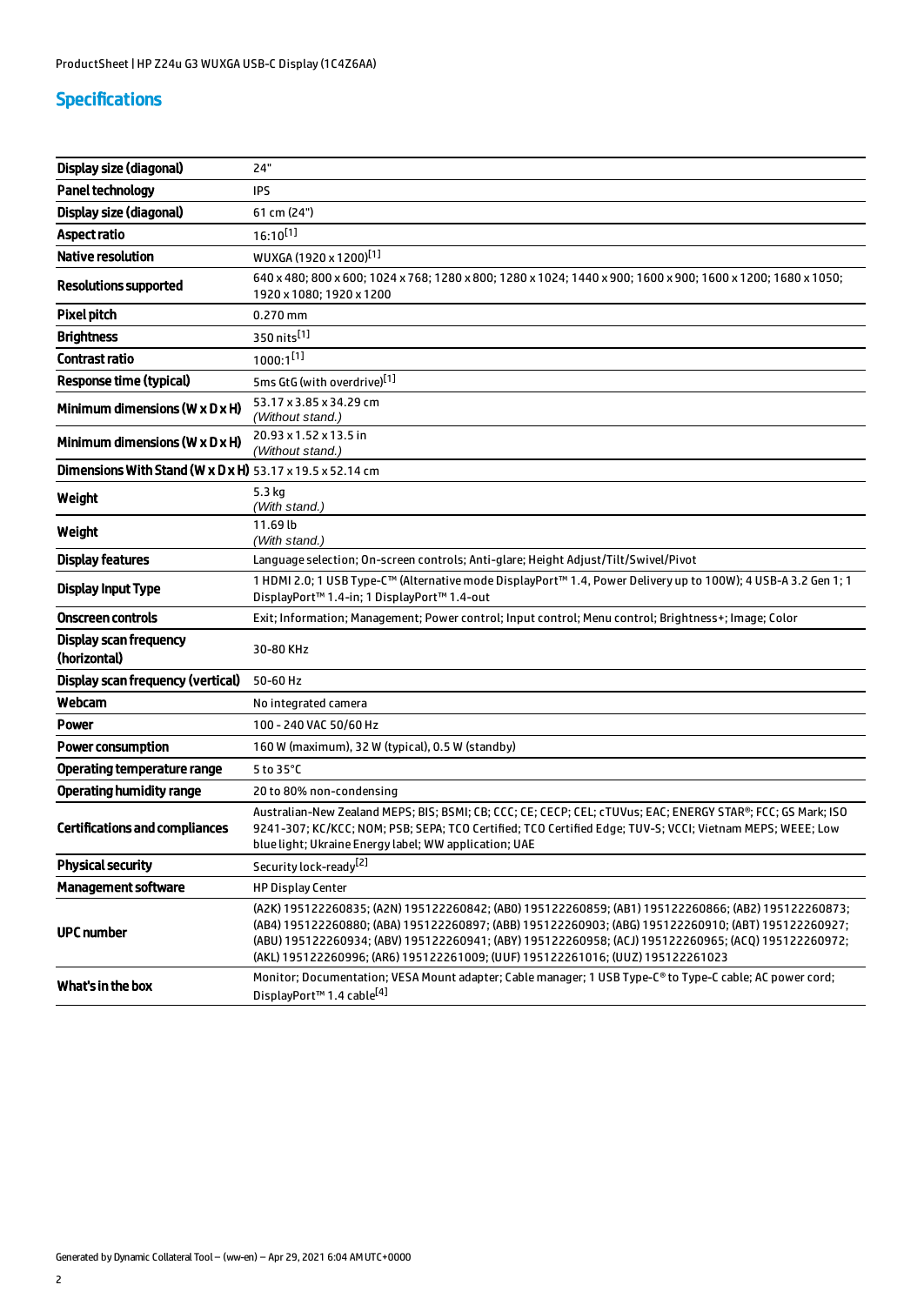# Top Recommended Displays, Accessories and Services

No Top Recommended Displays, Accessories and Services